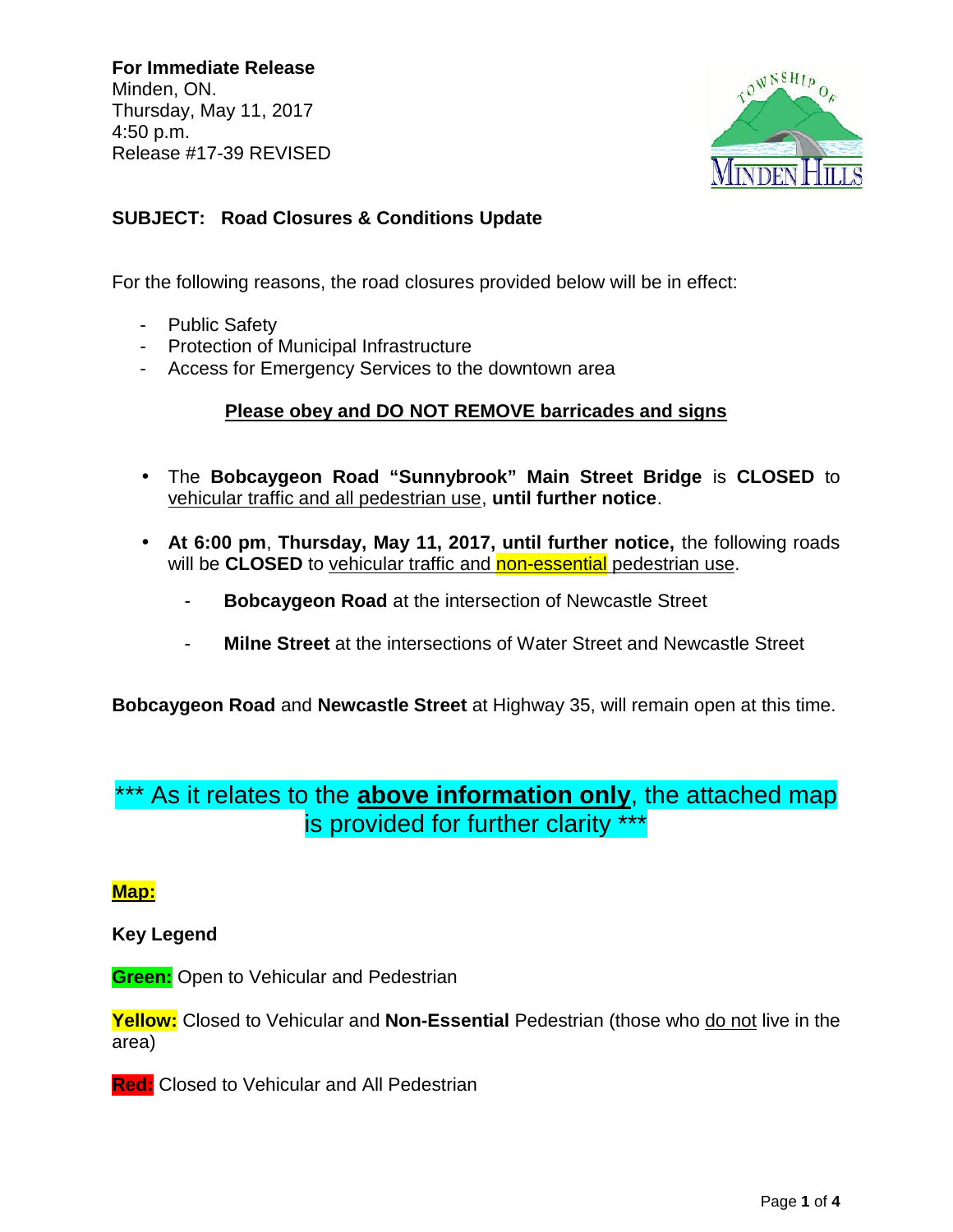

**Water Street**, at the intersection of Canadian Tire, is open to local traffic only, and **CLOSED** to non-residential pedestrian use (those who do not live in the Water Street area).

**Deep Bay Road** and **Scotchline Road** remain open.

## **Hospital Detour Routes:**

Due to the Bridge closure, access to the Minden Hospital is as follows, **please refer to the detour signs**:

- Hwy 35 to Deep Bay Road (19 km distance in total)
- Hwy 35 to Scotchline Road, left onto Bobcaygeon Road and right onto Deep Bay Road (5.5 km distance in total)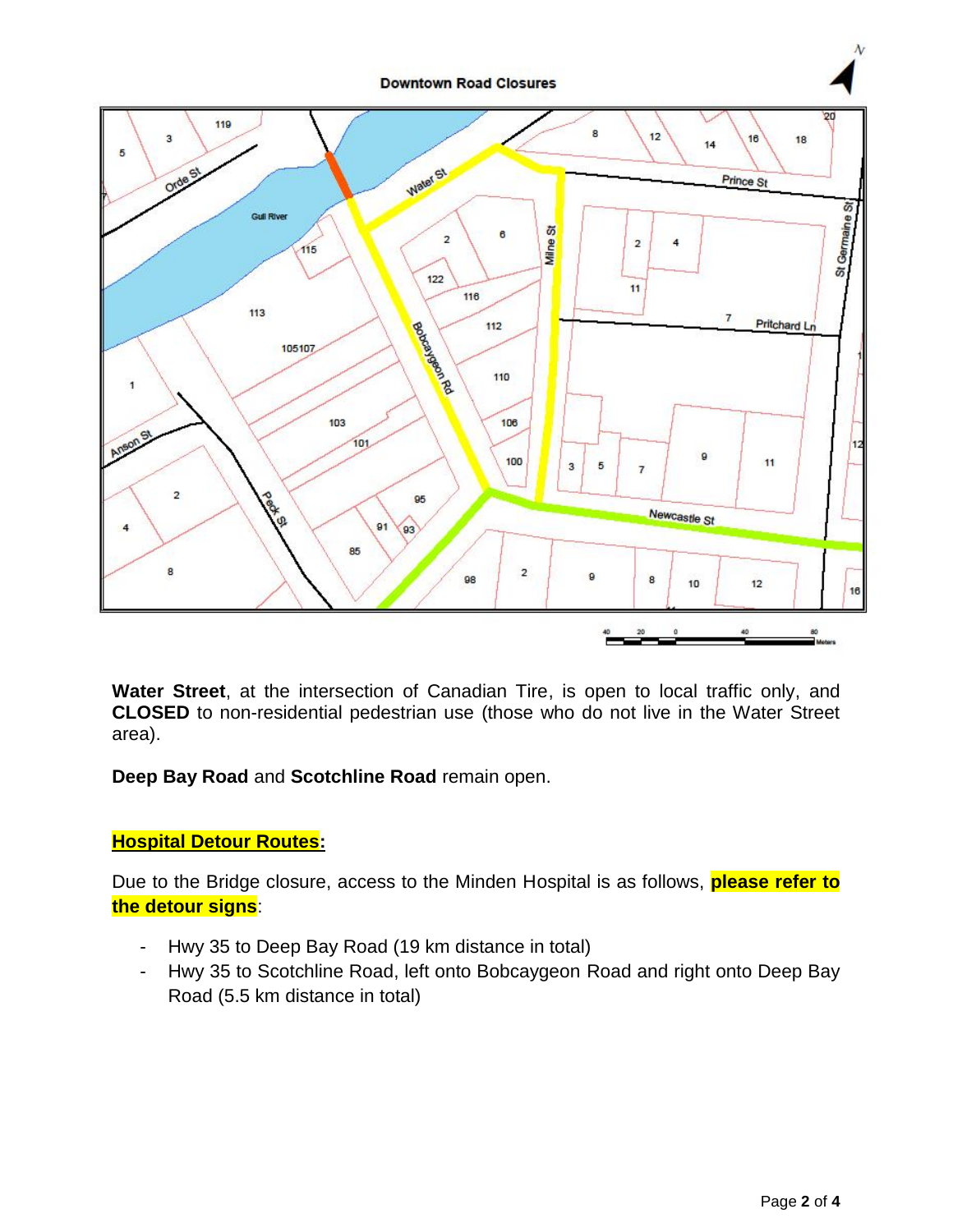#### **Roads & Bridges that remain CLOSED:**

| <b>Shuylers Island</b><br>Road:             | Closed to all traffic.                                                                                                                                                                           |
|---------------------------------------------|--------------------------------------------------------------------------------------------------------------------------------------------------------------------------------------------------|
| <b>Pritchard Lane:</b>                      | Closed at the intersection of Milne Street. Residents can<br>access the Township parking lot from St. Germaine Street.                                                                           |
| <b>McKnight Street:</b>                     | Closed at the intersection of Bobcaygeon Road. Closed to all<br>traffic.                                                                                                                         |
| <b>Peck Street:</b>                         | Closed at the intersection of Bobcaygeon Road. Closed to all<br>traffic.                                                                                                                         |
| <b>Reynolds Road:</b>                       | Closed at the intersection of County Road 20 and Duck Lake<br>Road. Open to local traffic only.                                                                                                  |
| <b>Prince Street:</b>                       | Closed at St. Germain Street from Chandos Street to Milne<br>Street. Closed to all traffic.                                                                                                      |
| <b>St. Germaine</b><br><b>Street:</b>       | Closed from Pritchard Street to Water Street.                                                                                                                                                    |
| Invergordon<br>Street:                      | Closed at the intersection of Bobcaygeon Road. Residents<br>are advised to use the Stouffer Street extension at the rear<br>entrance of the S.G Nesbitt Memorial Arena as an alternate<br>route. |
| <b>Orde Street:</b>                         | Closed at the intersection of Deep Bay Road. Open to local<br>traffic only.                                                                                                                      |
| <b>Anson Street:</b>                        | Closed at the intersection of Peck Street. Closed to all traffic.                                                                                                                                |
| <b>Spring Valley</b><br>Road:               | Closed at #1268. Closed to all traffic.                                                                                                                                                          |
| <b>Booth Street:</b>                        | <b>Closed at Prince Street.</b>                                                                                                                                                                  |
| <b>Loggers Pedestrian</b><br><b>Bridge:</b> | located on the Riverwalk, is Closed.                                                                                                                                                             |

Signs and Barricades have been placed at the intersections of each road closure. **DO NOT** drive on these roads unless you are a resident of the road. Roadways that are underwater may create unstable and dangerous conditions. **It is illegal to remove barricades and signs.**